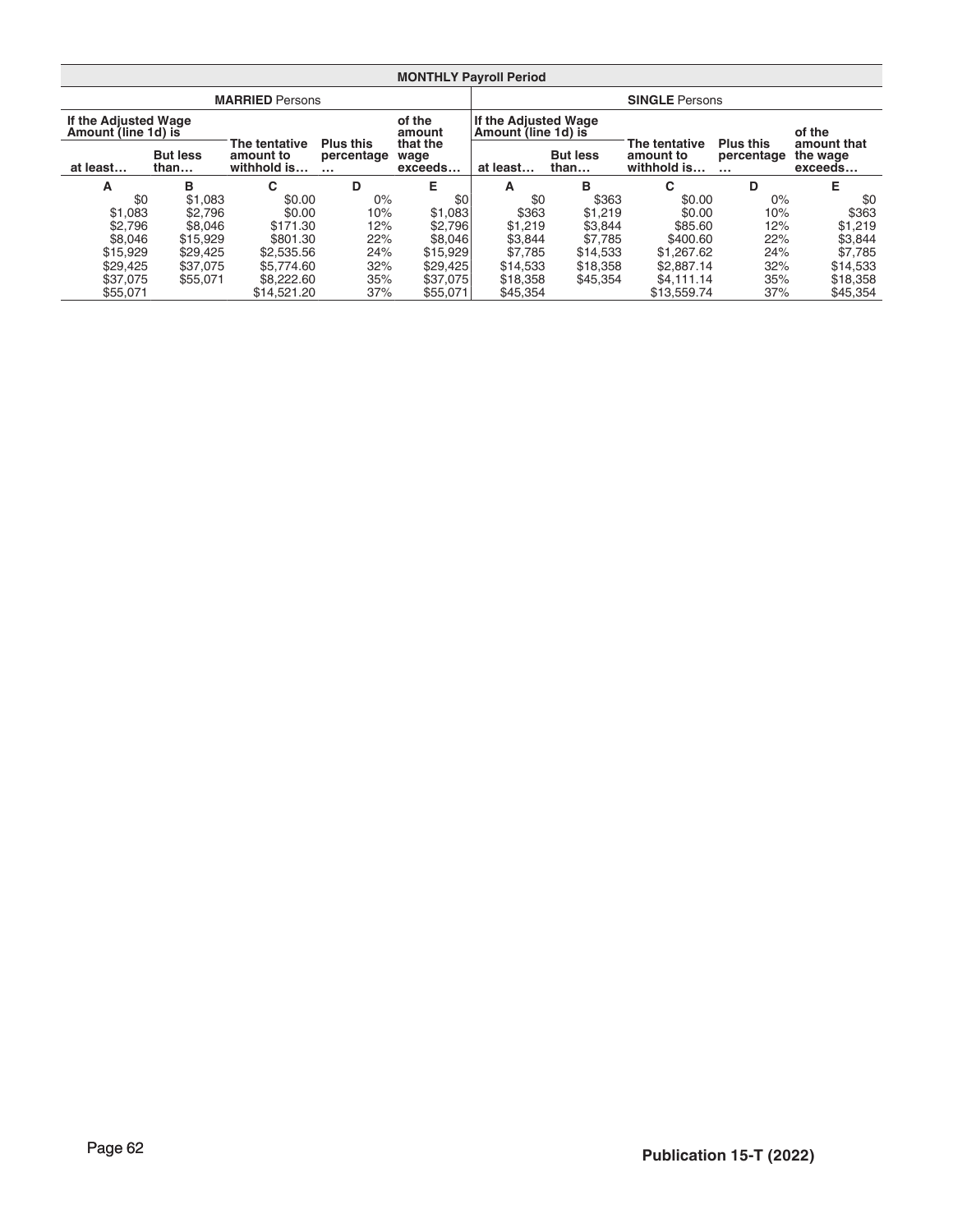| If the Wage Amount |                         | <b>MARRIED Persons</b> |                |                |              |                                      |                                  |            |                |            |            |            |
|--------------------|-------------------------|------------------------|----------------|----------------|--------------|--------------------------------------|----------------------------------|------------|----------------|------------|------------|------------|
| (line 1a)<br>is    |                         |                        |                |                |              |                                      | And the number of allowances is: |            |                |            |            |            |
|                    |                         | 0                      | 1              | $\overline{2}$ | 3            | 4                                    | 5                                | 6          | $\overline{7}$ | 8          | 9          | 10         |
| At least           | <b>But less</b><br>than |                        |                |                |              | The Tentative Withholding Amount is: |                                  |            |                |            |            |            |
| \$0                | \$1,085                 | \$0                    | \$0            | \$0            | \$0          | \$0                                  | \$0                              | \$0        | \$0            | \$0        | \$0        | \$0        |
| \$1,085            | \$1,125                 | \$2                    | \$0            | \$0            | \$0          | \$0                                  | \$0                              | \$0        | \$0            | \$0        | \$0        | \$0        |
| \$1,125            | \$1,165                 | \$6                    | \$0            | \$0            | \$0          | \$0                                  | \$0                              | \$0        | \$0            | \$0        | \$0        | \$0        |
| \$1,165            | \$1,205                 | \$10                   | \$0            | \$0            | \$0          | \$0                                  | \$0                              | \$0        | \$0            | \$0        | \$0        | \$0        |
| \$1,205            | \$1,245                 | \$14                   | \$0            | \$0            | \$0          | \$0                                  | \$0                              | \$0        | \$0            | \$0        | \$0        | \$0        |
| \$1,245            | \$1,285                 | \$18                   | \$0            | \$0            | \$0          | \$0                                  | \$0                              | \$0        | \$0            | \$0        | \$0        | \$0        |
| \$1,285            | \$1,325                 | \$22                   | \$0            | \$0            | \$0          | \$0                                  | \$0                              | \$0        | \$0            | \$0        | \$0        | \$0        |
| \$1,325<br>\$1,365 | \$1,365<br>\$1,405      | \$26<br>\$30           | \$0<br>\$0     | \$0<br>\$0     | \$0<br>\$0   | \$0<br>\$0                           | \$0<br>\$0                       | \$0<br>\$0 | \$0<br>\$0     | \$0<br>\$0 | \$0<br>\$0 | \$0<br>\$0 |
| \$1,405            | \$1,445                 | \$34                   | \$0            | \$0            | \$0          | \$0                                  | \$0                              | \$0        | \$0            | \$0        | \$0        | \$0        |
| \$1,445            | \$1,485                 | \$38                   | \$2            | \$0            | \$0          | \$0                                  | \$0                              | \$0        | \$0            | \$0        | \$0        | \$0        |
| \$1,485            | \$1,525                 | \$42                   | \$6            | \$0            | \$0          | \$0                                  | \$0                              | \$0        | \$0            | \$0        | \$0        | \$0        |
| \$1,525            | \$1,565                 | \$46                   | \$10           | \$0            | \$0          | \$0                                  | \$0                              | \$0        | \$0            | \$0        | \$0        | \$0        |
| \$1,565            | \$1,605                 | \$50                   | \$14           | \$0            | \$0          | \$0                                  | \$0                              | \$0        | \$0            | \$0        | \$0        | \$0        |
| \$1,605            | \$1,645                 | \$54                   | \$18           | \$0            | \$0          | \$0                                  | \$0                              | \$0        | \$0            | \$0        | \$0        | \$0        |
| \$1,645            | \$1,685                 | \$58                   | \$22           | \$0            | \$0          | \$0                                  | \$0                              | \$0        | \$0            | \$0        | \$0        | \$0        |
| \$1,685            | \$1,725                 | \$62                   | \$26           | \$0            | \$0          | \$0                                  | \$0                              | \$0        | \$0            | \$0        | \$0        | \$0        |
| \$1,725            | \$1,765                 | \$66                   | \$30           | \$0            | \$0          | \$0                                  | \$0                              | \$0        | \$0            | \$0        | \$0        | \$0        |
| \$1,765<br>\$1,805 | \$1,805<br>\$1,845      | \$70<br>\$74           | \$34<br>\$38   | \$0<br>\$3     | \$0<br>\$0   | \$0<br>\$0                           | \$0<br>\$0                       | \$0<br>\$0 | \$0<br>\$0     | \$0<br>\$0 | \$0<br>\$0 | \$0<br>\$0 |
|                    |                         |                        |                |                |              |                                      |                                  |            |                |            |            |            |
| \$1,845<br>\$1,885 | \$1,885<br>\$1,925      | \$78<br>\$82           | \$42<br>\$46   | \$7<br>\$11    | \$0<br>\$0   | \$0<br>\$0                           | \$0<br>\$0                       | \$0<br>\$0 | \$0<br>\$0     | \$0<br>\$0 | \$0<br>\$0 | \$0<br>\$0 |
| \$1,925            | \$1,965                 | \$86                   | \$50           | \$15           | \$0          | \$0                                  | \$0                              | \$0        | \$0            | \$0        | \$0        | \$0        |
| \$1,965            | \$2,005                 | \$90                   | \$54           | \$19           | \$0          | \$0                                  | \$0                              | \$0        | \$0            | \$0        | \$0        | \$0        |
| \$2,005            | \$2,045                 | \$94                   | \$58           | \$23           | \$0          | \$0                                  | \$0                              | \$0        | \$0            | \$0        | \$0        | \$0        |
| \$2,045            | \$2,085                 | \$98                   | \$62           | \$27           | \$0          | \$0                                  | \$0                              | \$0        | \$0            | \$0        | \$0        | \$0        |
| \$2,085            | \$2,125                 | \$102                  | \$66           | \$31           | \$0          | \$0                                  | \$0                              | \$0        | \$0            | \$0        | \$0        | \$0        |
| \$2,125            | \$2,165                 | \$106                  | \$70           | \$35           | \$0          | \$0                                  | \$0                              | \$0        | \$0            | \$0        | \$0        | \$0        |
| \$2,165            | \$2,205                 | \$110                  | \$74           | \$39           | \$3          | \$0                                  | \$0                              | \$0        | \$0            | \$0        | \$0        | \$0        |
| \$2,205            | \$2,245                 | \$114                  | \$78           | \$43           | \$7          | \$0                                  | \$0                              | \$0        | \$0            | \$0        | \$0        | \$0        |
| \$2,245            | \$2,285                 | \$118                  | \$82           | \$47<br>\$51   | \$11<br>\$15 | \$0                                  | \$0<br>\$0                       | \$0<br>\$0 | \$0            | \$0<br>\$0 | \$0<br>\$0 | \$0<br>\$0 |
| \$2,285<br>\$2,325 | \$2,325<br>\$2,365      | \$122<br>\$126         | \$86<br>\$90   | \$55           | \$19         | \$0<br>\$0                           | \$0                              | \$0        | \$0<br>\$0     | \$0        | \$0        | \$0        |
| \$2,365            | \$2,405                 | \$130                  | \$94           | \$59           | \$23         | \$0                                  | \$0                              | \$0        | \$0            | \$0        | \$0        | \$0        |
| \$2,405            | \$2,445                 | \$134                  | \$98           | \$63           | \$27         | \$0                                  | \$0                              | \$0        | \$0            | \$0        | \$0        | \$0        |
| \$2,445            | \$2,485                 | \$138                  | \$102          | \$67           | \$31         | \$0                                  | \$0                              | \$0        | \$0            | \$0        | \$0        | \$0        |
| \$2,485            | \$2,525                 | \$142                  | \$106          | \$71           | \$35         | \$0                                  | \$0                              | \$0        | \$0            | \$0        | \$0        | \$0        |
| \$2,525            | \$2,565                 | \$146                  | \$110          | \$75           | \$39         | \$3                                  | \$0                              | \$0        | \$0            | \$0        | \$0        | \$0        |
| \$2,565            | \$2,605                 | \$150                  | \$114          | \$79           | \$43         | \$7                                  | \$0                              | \$0        | \$0            | \$0        | \$0        | \$0        |
| \$2,605            | \$2,645                 | \$154                  | \$118          | \$83           | \$47         | \$11                                 | \$0                              | \$0        | \$0            | \$0        | \$0        | \$0        |
| \$2,645            | \$2,685                 | \$158                  | \$122          | \$87           | \$51         | \$15                                 | \$0                              | \$0        | \$0            | \$0        | \$0        | \$0        |
| \$2,685<br>\$2,725 | \$2,725<br>\$2,765      | \$162<br>\$166         | \$126<br>\$130 | \$91<br>\$95   | \$55<br>\$59 | \$19<br>\$23                         | \$0<br>\$0                       | \$0<br>\$0 | \$0<br>\$0     | \$0<br>\$0 | \$0<br>\$0 | \$0<br>\$0 |
| \$2,765            | \$2,805                 | \$170                  | \$134          | \$99           | \$63         | \$27                                 | \$0                              | \$0        | \$0            | \$0        | \$0        | \$0        |
| \$2,805            | \$2,865                 | \$176                  | \$139          | \$104          | \$68         | \$32                                 | \$0                              | \$0        | \$0            | \$0        | \$0        | \$0        |
| \$2,865            | \$2,925                 | \$183                  | \$145          | \$110          | \$74         | \$38                                 | \$2                              | \$0        | \$0            | \$0        | \$0        | \$0        |
| \$2,925            | \$2,985                 | \$190                  | \$151          | \$116          | \$80         | \$44                                 | \$8                              | \$0        | \$0            | \$0        | \$0        | \$0        |
| \$2,985            | \$3,045                 | \$198                  | \$157          | \$122          | \$86         | \$50                                 | \$14                             | \$0        | \$0            | \$0        | \$0        | \$0        |
| \$3,045            | \$3,105                 | \$205                  | \$163          | \$128          | \$92         | \$56                                 | \$20                             | \$0        | \$0            | \$0        | \$0        | \$0        |
| \$3,105            | \$3,165                 | \$212                  | \$169          | \$134          | \$98         | \$62                                 | \$26                             | \$0        | \$0            | \$0        | \$0        | \$0        |
| \$3,165            | \$3,225                 | \$219                  | \$176          | \$140          | \$104        | \$68                                 | \$32                             | \$0        | \$0            | \$0        | \$0        | \$0        |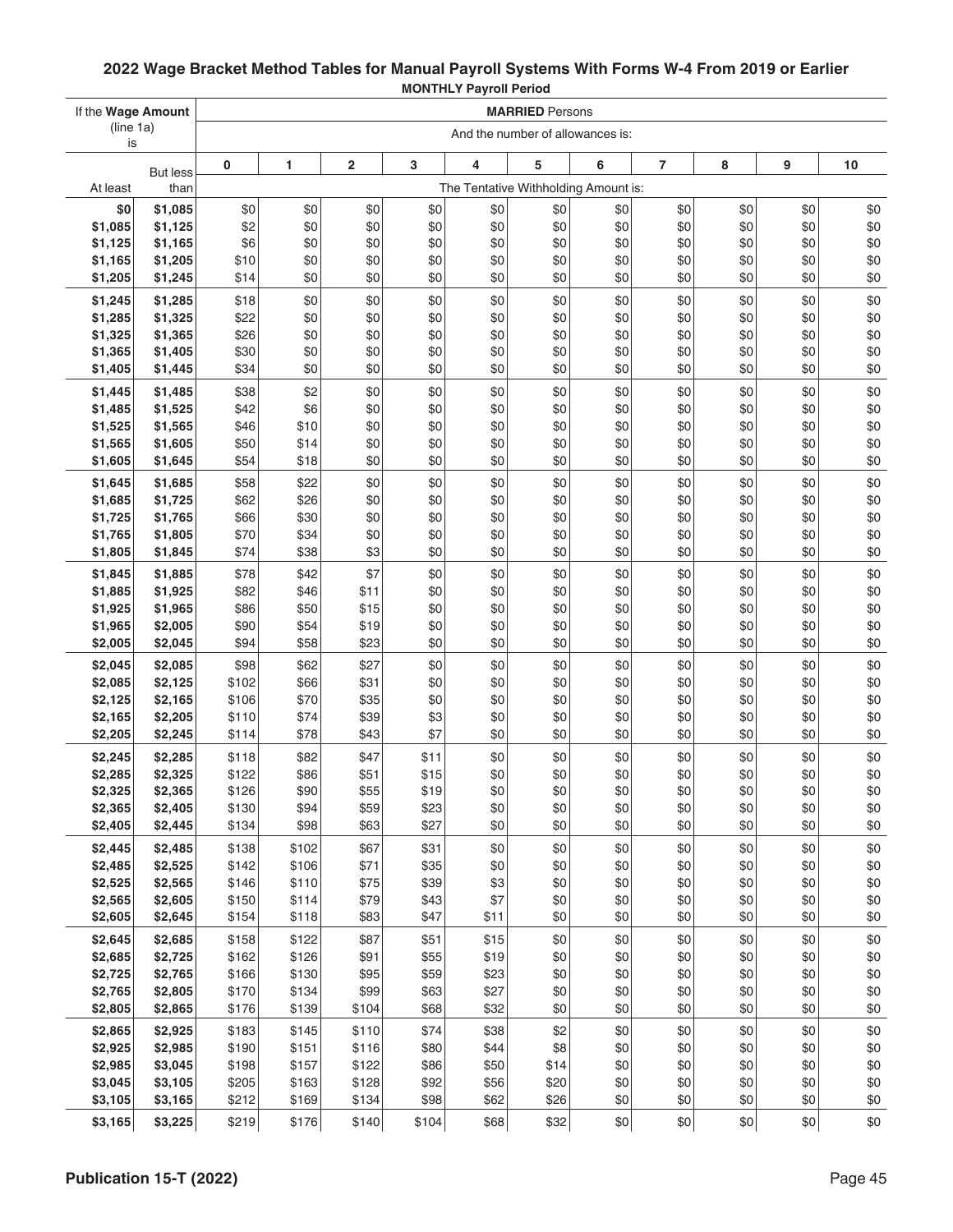| If the Wage Amount |                         | <b>MARRIED Persons</b> |                |                         |                |                |                |                                      |                |                |                |              |
|--------------------|-------------------------|------------------------|----------------|-------------------------|----------------|----------------|----------------|--------------------------------------|----------------|----------------|----------------|--------------|
| (line 1a)          |                         |                        |                |                         |                |                |                | And the number of allowances is:     |                |                |                |              |
| is                 |                         | 0                      | 1              | $\overline{\mathbf{c}}$ | 3              | 4              | 5              | 6                                    | 7              | 8              | 9              | 10           |
| At least           | <b>But less</b><br>than |                        |                |                         |                |                |                | The Tentative Withholding Amount is: |                |                |                |              |
| \$3,225            | \$3,285                 | \$226                  | \$183          | \$146                   | \$110          | \$74           | \$38           | \$2                                  | \$0            | \$0            | \$0            | \$0          |
| \$3,285            | \$3,345                 | \$234                  | \$191          | \$152                   | \$116          | \$80           | \$44           | \$8                                  | \$0            | \$0            | \$0            | \$0          |
| \$3,345            | \$3,405                 | \$241                  | \$198          | \$158                   | \$122          | \$86           | \$50           | \$14                                 | \$0            | \$0            | \$0            | \$0          |
| \$3,405            | \$3,465                 | \$248                  | \$205          | \$164                   | \$128          | \$92           | \$56           | \$20                                 | \$0            | \$0            | \$0            | \$0          |
| \$3,465            | \$3,525                 | \$255                  | \$212          | \$170                   | \$134          | \$98           | \$62           | \$26                                 | \$0            | \$0            | \$0            | \$0          |
| \$3,525            | \$3,585                 | \$262                  | \$219          | \$176                   | \$140          | \$104          | \$68           | \$32                                 | \$0            | \$0            | \$0            | \$0          |
| \$3,585            | \$3,645                 | \$270                  | \$227          | \$184                   | \$146          | \$110          | \$74           | \$38                                 | \$2            | \$0            | \$0            | \$0          |
| \$3,645            | \$3,705                 | \$277                  | \$234          | \$191                   | \$152          | \$116          | \$80           | \$44                                 | \$8            | \$0            | \$0            | \$0          |
| \$3,705            | \$3,765                 | \$284                  | \$241          | \$198                   | \$158          | \$122          | \$86           | \$50                                 | \$14           | \$0            | \$0            | \$0          |
| \$3,765            | \$3,825                 | \$291                  | \$248          | \$205                   | \$164          | \$128          | \$92           | \$56                                 | \$20           | \$0            | \$0            | \$0          |
| \$3,825            | \$3,885                 | \$298                  | \$255          | \$212                   | \$170          | \$134          | \$98           | \$62                                 | \$26           | \$0            | \$0            | \$0          |
| \$3,885            | \$3,945                 | \$306                  | \$263          | \$220                   | \$177          | \$140          | \$104          | \$68                                 | \$32           | \$0            | \$0            | \$0          |
| \$3,945            | \$4,005                 | \$313                  | \$270          | \$227                   | \$184          | \$146          | \$110          | \$74                                 | \$38           | \$3            | \$0            | \$0          |
| \$4,005            | \$4,065                 | \$320                  | \$277          | \$234                   | \$191          | \$152          | \$116          | \$80                                 | \$44           | \$9            | \$0            | \$0          |
| \$4,065            | \$4,125                 | \$327                  | \$284          | \$241                   | \$198          | \$158          | \$122          | \$86                                 | \$50           | \$15           | \$0            | \$0          |
| \$4,125            | \$4,185                 | \$334                  | \$291          | \$248                   | \$205          | \$164          | \$128          | \$92                                 | \$56           | \$21           | \$0            | \$0          |
| \$4,185            | \$4,245                 | \$342                  | \$299          | \$256                   | \$213          | \$170          | \$134          | \$98                                 | \$62           | \$27           | \$0            | \$0          |
| \$4,245            | \$4,305                 | \$349                  | \$306          | \$263                   | \$220          | \$177          | \$140          | \$104                                | \$68           | \$33           | \$0            | \$0          |
| \$4,305            | \$4,365                 | \$356                  | \$313          | \$270                   | \$227          | \$184          | \$146          | \$110                                | \$74           | \$39           | \$3            | \$0          |
| \$4,365            | \$4,425                 | \$363                  | \$320          | \$277                   | \$234          | \$191          | \$152          | \$116                                | \$80           | \$45           | \$9            | \$0          |
| \$4,425            | \$4,485                 | \$370                  | \$327          | \$284                   | \$241          | \$198          | \$158          | \$122                                | \$86           | \$51           | \$15           | \$0          |
| \$4,485            | \$4,545                 | \$378                  | \$335          | \$292                   | \$249          | \$206          | \$164          | \$128                                | \$92           | \$57           | \$21           | \$0          |
| \$4,545            | \$4,605                 | \$385                  | \$342          | \$299                   | \$256          | \$213          | \$170          | \$134                                | \$98           | \$63           | \$27           | \$0          |
| \$4,605            | \$4,665                 | \$392                  | \$349          | \$306                   | \$263          | \$220          | \$177          | \$140                                | \$104          | \$69           | \$33           | \$0          |
| \$4,665            | \$4,725                 | \$399                  | \$356          | \$313                   | \$270          | \$227          | \$184          | \$146                                | \$110          | \$75           | \$39           | \$3          |
| \$4,725            | \$4,785                 | \$406                  | \$363          | \$320                   | \$277          | \$234          | \$191          | \$152                                | \$116          | \$81           | \$45           | \$9          |
| \$4,785            | \$4,845                 | \$414                  | \$371          | \$328                   | \$285          | \$242          | \$199          | \$158                                | \$122          | \$87           | \$51           | \$15         |
| \$4,845            | \$4,905                 | \$421                  | \$378          | \$335                   | \$292          | \$249          | \$206          | \$164                                | \$128          | \$93           | \$57           | \$21         |
| \$4,905            | \$4,965                 | \$428                  | \$385          | \$342                   | \$299          | \$256          | \$213          | \$170                                | \$134          | \$99           | \$63           | \$27         |
| \$4,965            | \$5,025                 | \$435                  | \$392          | \$349                   | \$306          | \$263          | \$220          | \$177                                | \$140          | \$105          | \$69           | \$33         |
| \$5,025            | \$5,085                 | \$442                  | \$399          | \$356                   | \$313          | \$270          | \$227          | \$184                                | \$146          | \$111          | \$75           | \$39         |
| \$5,085            | \$5,145                 | \$450                  | \$407          | \$364                   | \$321          | \$278          | \$235          | \$192                                | \$152          | \$117          | \$81           | \$45         |
| \$5,145            | \$5,205                 | \$457                  | \$414          | \$371                   | \$328          | \$285<br>\$292 | \$242          | \$199                                | \$158          | \$123          | \$87           | \$51         |
| \$5,205            | \$5,265                 | \$464                  | \$421          | \$378                   | \$335          |                | \$249          | \$206                                | \$164          | \$129          | \$93           | \$57         |
| \$5,265            | \$5,325                 | \$471                  | \$428          | \$385                   | \$342          | \$299          | \$256          | \$213                                | \$170          | \$135          | \$99           | \$63         |
| \$5,325            | \$5,385                 | \$478                  | \$435          | \$392                   | \$349          | \$306          | \$263          | \$220                                | \$177          | \$141          | \$105          | \$69         |
| \$5,385<br>\$5,445 | \$5,445<br>\$5,505      | \$486<br>\$493         | \$443<br>\$450 | \$400<br>\$407          | \$357<br>\$364 | \$314<br>\$321 | \$271<br>\$278 | \$228<br>\$235                       | \$185<br>\$192 | \$147<br>\$153 | \$111<br>\$117 | \$75<br>\$81 |
| \$5,505            | \$5,565                 | \$500                  | \$457          | \$414                   | \$371          | \$328          | \$285          | \$242                                | \$199          | \$159          | \$123          | \$87         |
|                    |                         |                        |                |                         |                |                |                |                                      |                |                |                |              |
| \$5,565<br>\$5,625 | \$5,625                 | \$507                  | \$464          | \$421<br>\$428          | \$378<br>\$385 | \$335<br>\$342 | \$292          | \$249                                | \$206          | \$165          | \$129<br>\$135 | \$93<br>\$99 |
| \$5,685            | \$5,685<br>\$5,745      | \$514<br>\$522         | \$471<br>\$479 | \$436                   | \$393          | \$350          | \$299<br>\$307 | \$256<br>\$264                       | \$213<br>\$221 | \$171<br>\$178 | \$141          | \$105        |
| \$5,745            | \$5,805                 | \$529                  | \$486          | \$443                   | \$400          | \$357          | \$314          | \$271                                | \$228          | \$185          | \$147          | \$111        |
| \$5,805            | \$5,865                 | \$536                  | \$493          | \$450                   | \$407          | \$364          | \$321          | \$278                                | \$235          | \$192          | \$153          | \$117        |
| \$5,865            | \$5,925                 | \$543                  | \$500          | \$457                   | \$414          | \$371          | \$328          | \$285                                | \$242          | \$199          | \$159          | \$123        |
| \$5,925            | \$5,985                 | \$550                  | \$507          | \$464                   | \$421          | \$378          | \$335          | \$292                                | \$249          | \$206          | \$165          | \$129        |
| \$5,985            | \$6,045                 | \$558                  | \$515          | \$472                   | \$429          | \$386          | \$343          | \$300                                | \$257          | \$214          | \$171          | \$135        |
| \$6,045            | \$6,105                 | \$565                  | \$522          | \$479                   | \$436          | \$393          | \$350          | \$307                                | \$264          | \$221          | \$178          | \$141        |
| \$6,105            | \$6,165                 | \$572                  | \$529          | \$486                   | \$443          | \$400          | \$357          | \$314                                | \$271          | \$228          | \$185          | \$147        |
| \$6,165            | \$6,225                 | \$579                  | \$536          | \$493                   | \$450          | \$407          | \$364          | \$321                                | \$278          | \$235          | \$192          | \$153        |
| \$6,225            | \$6,285                 | \$586                  | \$543          | \$500                   | \$457          | \$414]         | \$371          | \$328                                | \$285          | \$242          | \$199          | \$159        |
|                    |                         |                        |                |                         |                |                |                |                                      |                |                |                |              |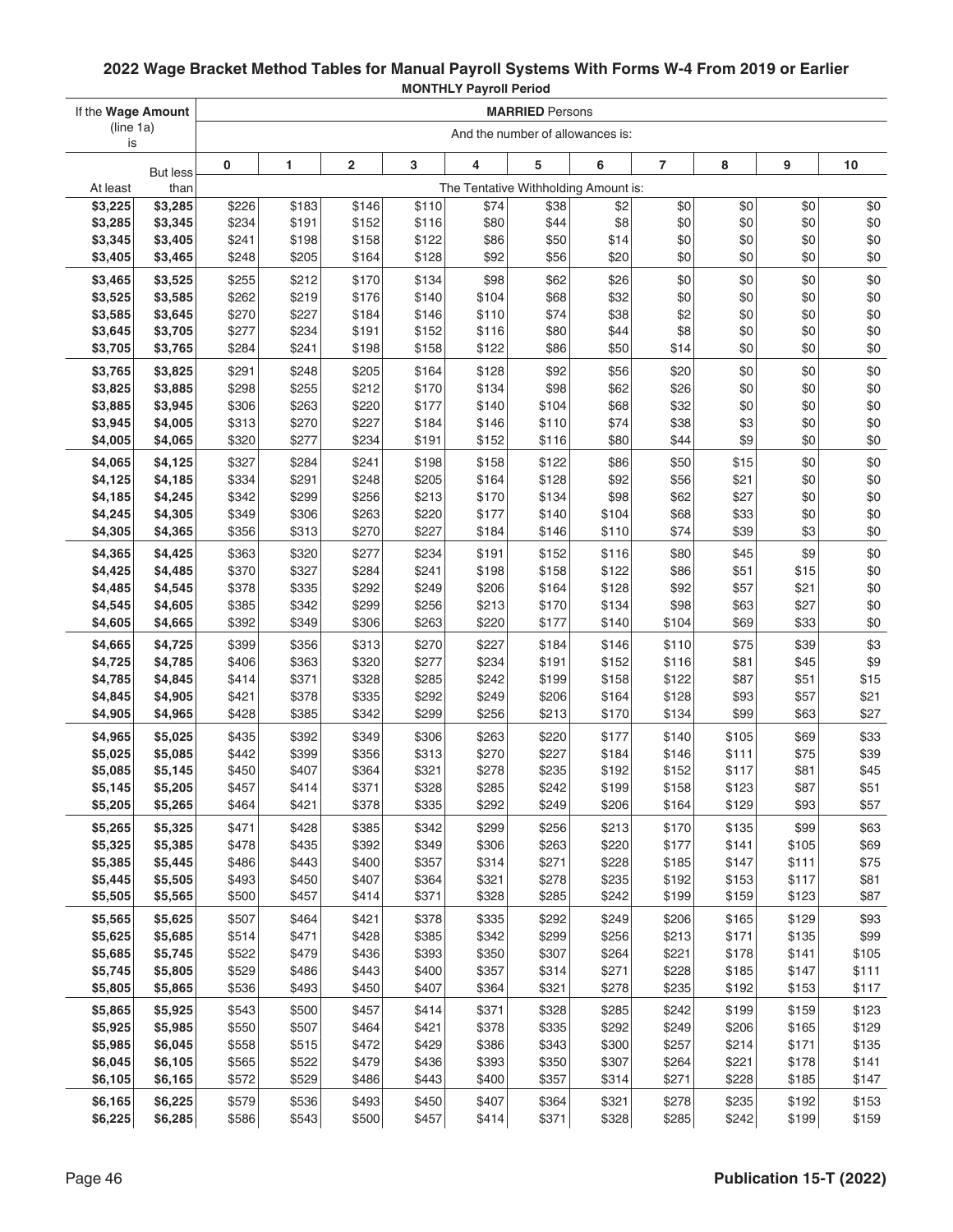| If the Wage Amount |                 | <b>MARRIED Persons</b>               |       |                         |       |       |       |                                  |                |       |       |       |
|--------------------|-----------------|--------------------------------------|-------|-------------------------|-------|-------|-------|----------------------------------|----------------|-------|-------|-------|
| (line 1a)<br>is    |                 |                                      |       |                         |       |       |       | And the number of allowances is: |                |       |       |       |
|                    | <b>But less</b> | 0                                    | 1     | $\overline{\mathbf{2}}$ | 3     | 4     | 5     | 6                                | $\overline{7}$ | 8     | 9     | $10$  |
| At least           | than            | The Tentative Withholding Amount is: |       |                         |       |       |       |                                  |                |       |       |       |
| \$6,285            | \$6,345         | \$594                                | \$551 | \$508                   | \$465 | \$422 | 3379  | \$336                            | \$293          | \$250 | \$207 | \$165 |
| \$6,345            | \$6,405         | \$601                                | \$558 | \$515                   | \$472 | \$429 | \$386 | \$343                            | \$300          | \$257 | \$214 | \$171 |
| \$6,405            | \$6,465         | \$608                                | \$565 | \$522                   | \$479 | \$436 | \$393 | \$350                            | \$307          | \$264 | \$221 | \$178 |
| \$6,465            | \$6,525         | \$615                                | \$572 | \$529                   | \$486 | \$443 | \$400 | \$357                            | \$314          | \$271 | \$228 | \$185 |
| \$6,525            | \$6,585         | \$622                                | \$579 | \$536                   | \$493 | \$450 | \$407 | \$364                            | \$321          | \$278 | \$235 | \$192 |
| \$6,585            | \$6,645         | \$630                                | \$587 | \$544                   | \$501 | \$458 | \$415 | \$372                            | \$329          | \$286 | \$243 | \$200 |
| \$6,645            | \$6,705         | \$637                                | \$594 | \$551                   | \$508 | \$465 | \$422 | \$379                            | \$336          | \$293 | \$250 | \$207 |
| \$6,705            | \$6,765         | \$644                                | \$601 | \$558                   | \$515 | \$472 | \$429 | \$386                            | \$343          | \$300 | \$257 | \$214 |
| \$6,765            | \$6,825         | \$651                                | \$608 | \$565                   | \$522 | \$479 | \$436 | \$393                            | \$350          | \$307 | \$264 | \$221 |
| \$6,825            | \$6,885         | \$658                                | \$615 | \$572                   | \$529 | \$486 | \$443 | \$400                            | \$357          | \$314 | \$271 | \$228 |
| \$6,885            | \$6,945         | \$666                                | \$623 | \$580                   | \$537 | \$494 | \$451 | \$408                            | \$365          | \$322 | \$279 | \$236 |
| \$6,945            | \$7,005         | \$673                                | \$630 | \$587                   | \$544 | \$501 | \$458 | \$415                            | \$372          | \$329 | \$286 | \$243 |
| \$7,005            | \$7,065         | \$680                                | \$637 | \$594                   | \$551 | \$508 | \$465 | \$422                            | \$379          | \$336 | \$293 | \$250 |
| \$7,065            | \$7,125         | \$687                                | \$644 | \$601                   | \$558 | \$515 | \$472 | \$429                            | \$386          | \$343 | \$300 | \$257 |
| \$7,125            | \$7,185         | \$694                                | \$651 | \$608                   | \$565 | \$522 | \$479 | \$436                            | \$393          | \$350 | \$307 | \$264 |
| \$7,185            | \$7,245         | \$702                                | \$659 | \$616                   | \$573 | \$530 | \$487 | \$444                            | \$401          | \$358 | \$315 | \$272 |
| \$7,245            | \$7,305         | \$709                                | \$666 | \$623                   | \$580 | \$537 | \$494 | \$451                            | \$408          | \$365 | \$322 | \$279 |
| \$7,305            | \$7,365         | \$716                                | \$673 | \$630                   | \$587 | \$544 | \$501 | \$458                            | \$415          | \$372 | \$329 | \$286 |
| \$7,365            | \$7,425         | \$723                                | \$680 | \$637                   | \$594 | \$551 | \$508 | \$465                            | \$422          | \$379 | \$336 | \$293 |
| \$7,425            | \$7,485         | \$730                                | \$687 | \$644                   | \$601 | \$558 | \$515 | \$472                            | \$429          | \$386 | \$343 | \$300 |
| \$7,485            | \$7,545         | \$738                                | \$695 | \$652                   | \$609 | \$566 | \$523 | \$480                            | \$437          | \$394 | \$351 | \$308 |
| \$7,545            | \$7,605         | \$745                                | \$702 | \$659                   | \$616 | \$573 | \$530 | \$487                            | \$444          | \$401 | \$358 | \$315 |
| \$7,605            | \$7,665         | \$752                                | \$709 | \$666                   | \$623 | \$580 | \$537 | \$494                            | \$451          | \$408 | \$365 | \$322 |
| \$7,665            | \$7,725         | \$759                                | \$716 | \$673                   | \$630 | \$587 | \$544 | \$501                            | \$458          | \$415 | \$372 | \$329 |
| \$7,725            | \$7,785         | \$766                                | \$723 | \$680                   | \$637 | \$594 | \$551 | \$508                            | \$465          | \$422 | \$379 | \$336 |
| \$7,785            | \$7,845         | \$774                                | \$731 | \$688                   | \$645 | \$602 | \$559 | \$516                            | \$473          | \$430 | \$387 | \$344 |
| \$7,845            | \$7,905         | \$781                                | \$738 | \$695                   | \$652 | \$609 | \$566 | \$523                            | \$480          | \$437 | \$394 | \$351 |
| \$7,905            | \$7,965         | \$788                                | \$745 | \$702                   | \$659 | \$616 | \$573 | \$530                            | \$487          | \$444 | \$401 | \$358 |
| \$7,965            | \$8,025         | \$795                                | \$752 | \$709                   | \$666 | \$623 | \$580 | \$537                            | \$494          | \$451 | \$408 | \$365 |
| \$8,025            | \$8,085         | \$803                                | \$759 | \$716                   | \$673 | \$630 | \$587 | \$544                            | \$501          | \$458 | \$415 | \$372 |
| \$8,085            | \$8,155         | \$818                                | \$767 | \$724                   | \$681 | \$638 | \$595 | \$552                            | \$509          | \$466 | \$423 | \$380 |
| \$8,155            | \$8,225         | \$833                                | \$776 | \$733                   | \$690 | \$647 | \$604 | \$561                            | \$518          | \$475 | \$432 | \$389 |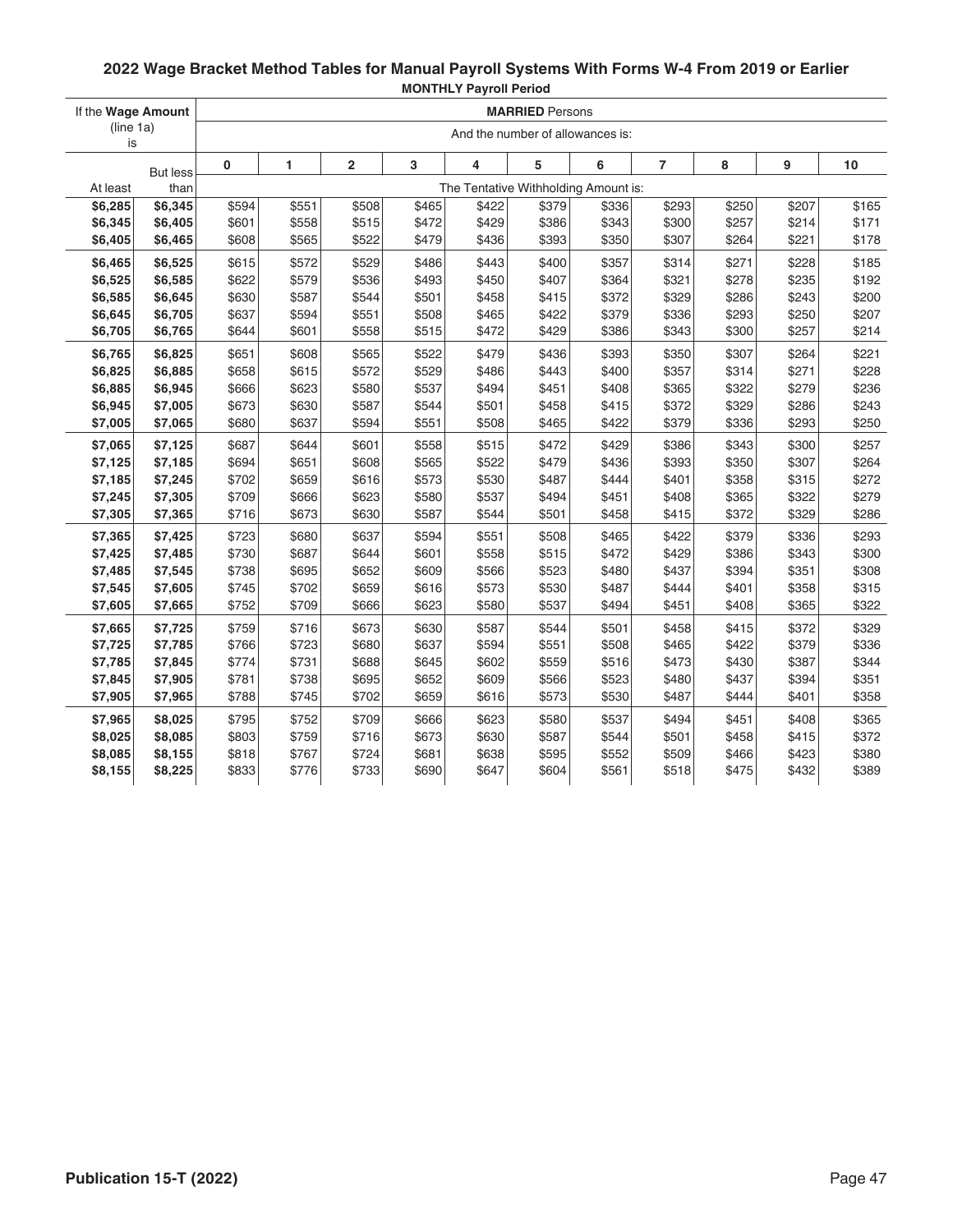| If the Wage Amount |                         |                | <b>SINGLE Persons</b> |                         |              |              |              |                                      |                |            |            |            |
|--------------------|-------------------------|----------------|-----------------------|-------------------------|--------------|--------------|--------------|--------------------------------------|----------------|------------|------------|------------|
| (line 1a)<br>is    |                         |                |                       |                         |              |              |              | And the number of allowances is:     |                |            |            |            |
|                    |                         | 0              | 1                     | $\overline{\mathbf{c}}$ | 3            | 4            | 5            | 6                                    | $\overline{7}$ | 8          | 9          | 10         |
| At least           | <b>But less</b><br>than |                |                       |                         |              |              |              | The Tentative Withholding Amount is: |                |            |            |            |
| \$0                | \$365                   | \$0            | \$0                   | \$0                     | \$0          | \$0          | \$0          | \$0                                  | \$0            | \$0        | \$0        | \$0        |
| \$365              | \$395                   | \$2            | \$0                   | \$0                     | \$0          | \$0          | \$0          | \$0                                  | \$0            | \$0        | \$0        | \$0        |
| \$395              | \$425                   | \$5            | \$0                   | \$0                     | \$0          | \$0          | \$0          | \$0                                  | \$0            | \$0        | \$0        | \$0        |
| \$425              | \$455                   | \$8            | \$0                   | \$0                     | \$0          | \$0          | \$0          | \$0                                  | \$0            | \$0        | \$0        | \$0        |
| \$455              | \$485                   | \$11           | \$0                   | \$0                     | \$0          | \$0          | \$0          | \$0                                  | \$0            | \$0        | \$0        | \$0        |
| \$485              | \$515                   | \$14           | \$0                   | \$0                     | \$0          | \$0          | \$0          | \$0                                  | \$0            | \$0        | \$0        | \$0        |
| \$515              | \$545                   | \$17           | \$0                   | \$0                     | \$0          | \$0          | \$0          | \$0                                  | \$0            | \$0        | \$0        | \$0        |
| \$545              | \$575                   | \$20           | \$0                   | \$0                     | \$0          | \$0          | \$0          | \$0                                  | \$0            | \$0        | \$0        | \$0        |
| \$575<br>\$605     | \$605<br>\$635          | \$23<br>\$26   | \$0<br>\$0            | \$0<br>\$0              | \$0<br>\$0   | \$0<br>\$0   | \$0<br>\$0   | \$0<br>\$0                           | \$0<br>\$0     | \$0<br>\$0 | \$0<br>\$0 | \$0<br>\$0 |
|                    |                         |                |                       |                         |              |              |              |                                      |                |            |            |            |
| \$635<br>\$665     | \$665<br>\$695          | \$29<br>\$32   | \$0<br>\$0            | \$0<br>\$0              | \$0<br>\$0   | \$0<br>\$0   | \$0<br>\$0   | \$0<br>\$0                           | \$0<br>\$0     | \$0<br>\$0 | \$0<br>\$0 | \$0<br>\$0 |
| \$695              | \$725                   | \$35           | \$0                   | \$0                     | \$0          | \$0          | \$0          | \$0                                  | \$0            | \$0        | \$0        | \$0        |
| \$725              | \$755                   | \$38           | \$2                   | \$0                     | \$0          | \$0          | \$0          | \$0                                  | \$0            | \$0        | \$0        | \$0        |
| \$755              | \$785                   | \$41           | \$5                   | \$0                     | \$0          | \$0          | \$0          | \$0                                  | \$0            | \$0        | \$0        | \$0        |
| \$785              | \$815                   | \$44           | \$8                   | \$0                     | \$0          | \$0          | \$0          | \$0                                  | \$0            | \$0        | \$0        | \$0        |
| \$815              | \$845                   | \$47           | \$11                  | \$0                     | \$0          | \$0          | \$0          | \$0                                  | \$0            | \$0        | \$0        | \$0        |
| \$845              | \$875                   | \$50           | \$14                  | \$0                     | \$0          | \$0          | \$0          | \$0                                  | \$0            | \$0        | \$0        | \$0        |
| \$875              | \$905                   | \$53           | \$17                  | \$0                     | \$0          | \$0          | \$0          | \$0                                  | \$0            | \$0        | \$0        | \$0        |
| \$905              | \$935                   | \$56           | \$20                  | \$0                     | \$0          | \$0          | \$0          | \$0                                  | \$0            | \$0        | \$0        | \$0        |
| \$935              | \$965                   | \$59           | \$23                  | \$0                     | \$0          | \$0          | \$0          | \$0                                  | \$0            | \$0        | \$0        | \$0        |
| \$965              | \$995                   | \$62           | \$26                  | \$0                     | \$0          | \$0          | \$0          | \$0                                  | \$0            | \$0        | \$0        | \$0        |
| \$995              | \$1,025                 | \$65           | \$29                  | \$0                     | \$0          | \$0          | \$0          | \$0                                  | \$0            | \$0        | \$0        | \$0        |
| \$1,025<br>\$1,055 | \$1,055<br>\$1,085      | \$68<br>\$71   | \$32<br>\$35          | \$0<br>\$0              | \$0<br>\$0   | \$0<br>\$0   | \$0<br>\$0   | \$0<br>\$0                           | \$0<br>\$0     | \$0<br>\$0 | \$0<br>\$0 | \$0<br>\$0 |
|                    |                         |                |                       |                         |              |              |              |                                      |                |            |            |            |
| \$1,085<br>\$1,115 | \$1,115<br>\$1,145      | \$74<br>\$77   | \$38<br>\$41          | \$2<br>\$5              | \$0<br>\$0   | \$0<br>\$0   | \$0<br>\$0   | \$0<br>\$0                           | \$0<br>\$0     | \$0<br>\$0 | \$0<br>\$0 | \$0<br>\$0 |
| \$1,145            | \$1,175                 | \$80           | \$44                  | \$8                     | \$0          | \$0          | \$0          | \$0                                  | \$0            | \$0        | \$0        | \$0        |
| \$1,175            | \$1,205                 | \$83           | \$47                  | \$11                    | \$0          | \$0          | \$0          | \$0                                  | \$0            | \$0        | \$0        | \$0        |
| \$1,205            | \$1,235                 | \$86           | \$50                  | \$14                    | \$0          | \$0          | \$0          | \$0                                  | \$0            | \$0        | \$0        | \$0        |
| \$1,235            | \$1,295                 | \$91           | \$54                  | \$19                    | \$0          | \$0          | \$0          | \$0                                  | \$0            | \$0        | \$0        | \$0        |
| \$1,295            | \$1,355                 | \$98           | \$60                  | \$25                    | \$0          | \$0          | \$0          | \$0                                  | \$0            | \$0        | \$0        | \$0        |
| \$1,355            | \$1,415                 | \$106          | \$66                  | \$31                    | \$0          | \$0          | \$0          | \$0                                  | \$0            | \$0        | \$0        | \$0        |
| \$1,415            | \$1,475                 | \$113          | \$72                  | \$37                    | \$1          | \$0          | \$0          | \$0                                  | \$0            | \$0        | \$0        | \$0        |
| \$1,475            | \$1,535                 | \$120          | \$78                  | \$43                    | \$7          | \$0          | \$0          | \$0                                  | \$0            | \$0        | \$0        | \$0        |
| \$1,535<br>\$1,595 | \$1,595<br>\$1,655      | \$127<br>\$134 | \$84<br>\$91          | \$49<br>\$55            | \$13<br>\$19 | \$0<br>\$0   | \$0<br>\$0   | \$0<br>\$0                           | \$0<br>\$0     | \$0<br>\$0 | \$0<br>\$0 | \$0<br>\$0 |
| \$1,655            | \$1,715                 | \$142          | \$99                  | \$61                    | \$25         | \$0          | \$0          | \$0                                  | \$0            | \$0        | \$0        | \$0        |
| \$1,715            | \$1,775                 | \$149          | \$106                 | \$67                    | \$31         | \$0          | \$0          | \$0                                  | \$0            | \$0        | \$0        | \$0        |
| \$1,775            | \$1,835                 | \$156          | \$113                 | \$73                    | \$37         | \$1          | \$0          | \$0                                  | \$0            | \$0        | \$0        | \$0        |
| \$1,835            | \$1,895                 | \$163          | \$120                 | \$79                    | \$43         | \$7          | \$0          | \$0                                  | \$0            | \$0        | \$0        | \$0        |
| \$1,895            | \$1,955                 | \$170          | \$127                 | \$85                    | \$49         | \$13         | \$0          | \$0                                  | \$0            | \$0        | \$0        | \$0        |
| \$1,955            | \$2,015                 | \$178          | \$135                 | \$92                    | \$55         | \$19         | \$0          | \$0                                  | \$0            | \$0        | \$0        | \$0        |
| \$2,015            | \$2,075                 | \$185          | \$142                 | \$99                    | \$61         | \$25         | \$0          | \$0                                  | \$0            | \$0        | \$0        | \$0        |
| \$2,075            | \$2,135                 | \$192          | \$149                 | \$106                   | \$67         | \$31         | \$0          | \$0                                  | \$0            | \$0        | \$0        | \$0        |
| \$2,135            | \$2,195                 | \$199          | \$156                 | \$113                   | \$73         | \$37         | \$1          | \$0                                  | \$0            | \$0        | \$0        | \$0        |
| \$2,195            | \$2,255                 | \$206          | \$163                 | \$120                   | \$79         | \$43         | \$7          | \$0                                  | \$0            | \$0        | \$0        | \$0        |
| \$2,255<br>\$2,315 | \$2,315                 | \$214          | \$171                 | \$128                   | \$85         | \$49         | \$13         | \$0<br>\$0                           | \$0            | \$0<br>\$0 | \$0        | \$0        |
| \$2,375            | \$2,375<br>\$2,435      | \$221<br>\$228 | \$178<br>\$185        | \$135<br>\$142          | \$92<br>\$99 | \$55<br>\$61 | \$19<br>\$25 | \$0                                  | \$0<br>\$0     | \$0        | \$0<br>\$0 | \$0<br>\$0 |
|                    |                         |                |                       |                         |              |              |              |                                      |                |            |            |            |
| \$2,435            | \$2,495                 | \$235          | \$192                 | \$149                   | \$106        | \$67         | \$31         | \$0                                  | \$0            | \$0        | \$0        | \$0        |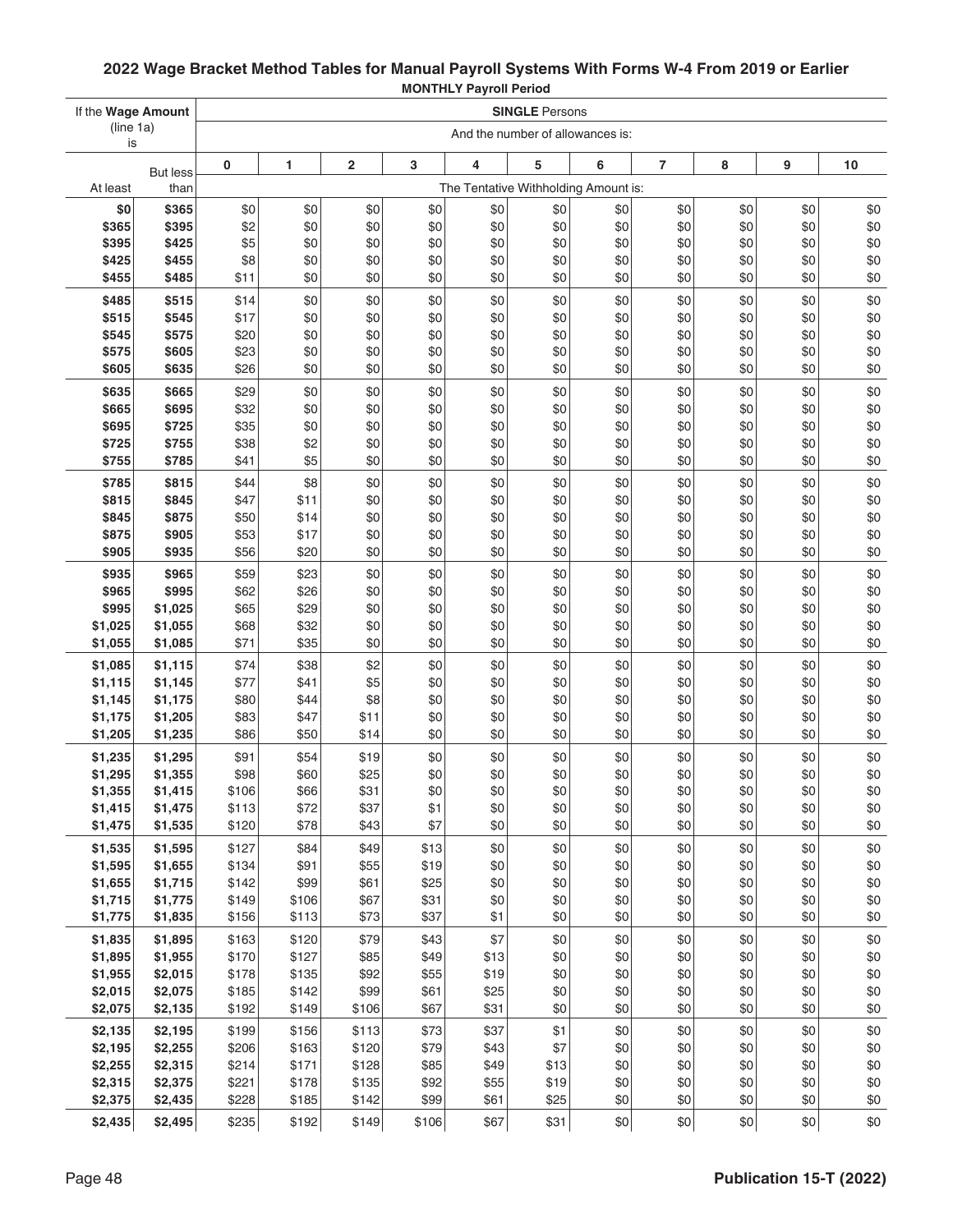| If the Wage Amount  |                    | <b>SINGLE Persons</b> |                |                         |                |                |                                              |                |                |                |                |                |
|---------------------|--------------------|-----------------------|----------------|-------------------------|----------------|----------------|----------------------------------------------|----------------|----------------|----------------|----------------|----------------|
| (line 1a)           |                    |                       |                |                         |                |                | And the number of allowances is:             |                |                |                |                |                |
| is                  |                    |                       | 1              | $\overline{\mathbf{c}}$ | 3              | 4              | 5                                            | 6              | $\overline{7}$ | 8              | 9              | 10             |
|                     | <b>But less</b>    | 0                     |                |                         |                |                |                                              |                |                |                |                |                |
| At least<br>\$2,495 | than<br>\$2,555    | \$242                 | \$199          | \$156                   | \$113          | \$73           | The Tentative Withholding Amount is:<br>\$37 | \$1            | \$0            | \$0            | \$0            | \$0            |
| \$2,555             | \$2,615            | \$250                 | \$207          | \$164                   | \$121          | \$79           | \$43                                         | \$7            | \$0            | \$0            | \$0            | \$0            |
| \$2,615             | \$2,675            | \$257                 | \$214          | \$171                   | \$128          | \$85           | \$49                                         | \$13           | \$0            | \$0            | \$0            | \$0            |
| \$2,675             | \$2,735            | \$264                 | \$221          | \$178                   | \$135          | \$92           | \$55                                         | \$19           | \$0            | \$0            | \$0            | \$0            |
|                     |                    | \$271                 | \$228          | \$185                   | \$142          | \$99           | \$61                                         | \$25           | \$0            | \$0            | \$0            | \$0            |
| \$2,735<br>\$2,795  | \$2,795<br>\$2,855 | \$278                 | \$235          | \$192                   | \$149          | \$106          | \$67                                         | \$31           | \$0            | \$0            | \$0            | \$0            |
| \$2,855             | \$2,915            | \$286                 | \$243          | \$200                   | \$157          | \$114          | \$73                                         | \$37           | \$1            | \$0            | \$0            | \$0            |
| \$2,915             | \$2,975            | \$293                 | \$250          | \$207                   | \$164          | \$121          | \$79                                         | \$43           | \$7            | \$0            | \$0            | \$0            |
| \$2,975             | \$3,035            | \$300                 | \$257          | \$214                   | \$171          | \$128          | \$85                                         | \$49           | \$13           | \$0            | \$0            | \$0            |
| \$3,035             | \$3,095            | \$307                 | \$264          | \$221                   | \$178          | \$135          | \$92                                         | \$55           | \$19           | \$0            | \$0            | \$0            |
| \$3,095             | \$3,155            | \$314                 | \$271          | \$228                   | \$185          | \$142          | \$99                                         | \$61           | \$25           | \$0            | \$0            | \$0            |
| \$3,155             | \$3,215            | \$322                 | \$279          | \$236                   | \$193          | \$150          | \$107                                        | \$67           | \$31           | \$0            | \$0            | \$0            |
| \$3,215             | \$3,275            | \$329                 | \$286          | \$243                   | \$200          | \$157          | \$114                                        | \$73           | \$37           | \$2            | \$0            | \$0            |
| \$3,275             | \$3,335            | \$336                 | \$293          | \$250                   | \$207          | \$164          | \$121                                        | \$79           | \$43           | \$8            | \$0            | \$0            |
| \$3,335             | \$3,395            | \$343                 | \$300          | \$257                   | \$214          | \$171          | \$128                                        | \$85           | \$49           | \$14           | \$0            | \$0            |
| \$3,395             | \$3,455            | \$350                 | \$307          | \$264                   | \$221          | \$178          | \$135                                        | \$92           | \$55           | \$20           | \$0            | \$0            |
| \$3,455             | \$3,515            | \$358                 | \$315          | \$272                   | \$229          | \$186          | \$143                                        | \$100          | \$61           | \$26           | \$0            | \$0            |
| \$3,515             | \$3,575            | \$365                 | \$322          | \$279                   | \$236          | \$193          | \$150                                        | \$107          | \$67           | \$32           | \$0            | \$0            |
| \$3,575             | \$3,635            | \$372                 | \$329          | \$286                   | \$243          | \$200          | \$157                                        | \$114          | \$73           | \$38           | \$2            | \$0            |
| \$3,635             | \$3,695            | \$379                 | \$336          | \$293                   | \$250          | \$207          | \$164                                        | \$121          | \$79           | \$44           | \$8            | \$0            |
| \$3,695             | \$3,755            | \$386                 | \$343          | \$300                   | \$257          | \$214          | \$171                                        | \$128          | \$85           | \$50           | \$14           | \$0            |
| \$3,755             | \$3,815            | \$394                 | \$351          | \$308                   | \$265          | \$222          | \$179                                        | \$136          | \$93           | \$56           | \$20           | \$0            |
| \$3,815             | \$3,875            | \$401                 | \$358          | \$315                   | \$272          | \$229          | \$186                                        | \$143          | \$100          | \$62           | \$26           | \$0            |
| \$3,875             | \$3,945            | \$415                 | \$366          | \$323                   | \$280          | \$237          | \$194                                        | \$151          | \$108          | \$68           | \$32           | \$0            |
| \$3,945             | \$4,015            | \$431                 | \$374          | \$331                   | \$288          | \$245          | \$202                                        | \$159          | \$116          | \$75           | \$39           | \$3            |
| \$4,015             | \$4,085            | \$446                 | \$382          | \$339                   | \$296          | \$253          | \$210                                        | \$167          | \$124          | \$82           | \$46           | \$10           |
| \$4,085<br>\$4,155  | \$4,155<br>\$4,225 | \$461<br>\$477        | \$391<br>\$399 | \$348<br>\$356          | \$305<br>\$313 | \$262<br>\$270 | \$219<br>\$227                               | \$176<br>\$184 | \$133<br>\$141 | \$90<br>\$98   | \$53<br>\$60   | \$17<br>\$24   |
| \$4,225             | \$4,295            | \$492                 | \$413          | \$365                   | \$322          | \$279          | \$236                                        | \$193          | \$150          | \$107          | \$67           | \$31           |
| \$4,295             | \$4,365            | \$508                 | \$429          | \$373                   | \$330          | \$287          | \$244                                        | \$201          | \$158          | \$115          | \$74           | \$38           |
| \$4,365             | \$4,435            | \$523                 | \$444          | \$381                   | \$338          | \$295          | \$252                                        | \$209          | \$166          | \$123          | \$81           | \$45           |
| \$4,435             | \$4,505            | \$538                 | \$460          | \$390                   | \$347          | \$304          | \$261                                        | \$218          | \$175          | \$132          | \$89           | \$52           |
| \$4,505             | \$4,575            | \$554                 | \$475          | \$398                   | \$355          | \$312          | \$269                                        | \$226          | \$183          | \$140          | \$97           | \$59           |
| \$4,575             | \$4,645            | \$569                 | \$490          | \$412                   | \$364          | \$321          | \$278                                        | \$235          | \$192          | \$149          | \$106          | \$66           |
| \$4,645             | \$4,715            | \$585                 | \$506          | \$427                   | \$372          | \$329          | \$286                                        | \$243          | \$200          | \$157          | \$114          | \$73           |
| \$4,715             | \$4,785            | \$600                 | \$521          | \$442                   | \$380          | \$337          | \$294                                        | \$251          | \$208          | \$165          | \$122          | \$80           |
| \$4,785             | \$4,855            | \$615                 | \$537          | \$458                   | \$389          | \$346          | \$303                                        | \$260          | \$217          | \$174          | \$131          | \$88           |
| \$4,855             | \$4,925            | \$631                 | \$552          | \$473                   | \$397          | \$354          | \$311                                        | \$268          | \$225          | \$182          | \$139          | \$96           |
| \$4,925             | \$4,995            | \$646                 | \$567          | \$489                   | \$410          | \$363          | \$320                                        | \$277          | \$234          | \$191          | \$148          | \$105          |
| \$4,995             | \$5,065            | \$662                 | \$583          | \$504                   | \$425          | \$371          | \$328                                        | \$285          | \$242          | \$199          | \$156          | \$113          |
| \$5,065             | \$5,135            | \$677                 | \$598          | \$519                   | \$441          | \$379          | \$336                                        | \$293          | \$250          | \$207          | \$164          | \$121          |
| \$5,135             | \$5,205            | \$692                 | \$614          | \$535                   | \$456          | \$388          | \$345                                        | \$302          | \$259          | \$216          | \$173          | \$130          |
| \$5,205             | \$5,275            | \$708                 | \$629          | \$550                   | \$471          | \$396          | \$353                                        | \$310          | \$267          | \$224          | \$181          | \$138          |
| \$5,275             | \$5,345            | \$723                 | \$644          | \$566                   | \$487          | \$408          | \$362                                        | \$319          | \$276          | \$233          | \$190          | \$147          |
| \$5,345             | \$5,415            | \$739                 | \$660          | \$581                   | \$502          | \$423          | \$370                                        | \$327          | \$284          | \$241          | \$198          | \$155          |
| \$5,415             | \$5,485            | \$754                 | \$675          | \$596                   | \$518          | \$439          | \$378                                        | \$335          | \$292          | \$249          | \$206          | \$163          |
| \$5,485             | \$5,555            | \$769                 | \$691          | \$612                   | \$533          | \$454          | \$387                                        | \$344          | \$301          | \$258          | \$215          | \$172          |
| \$5,555<br>\$5,625  | \$5,625            | \$785<br>\$800        | \$706<br>\$721 | \$627<br>\$643          | \$548<br>\$564 | \$469<br>\$485 | \$395<br>\$406                               | \$352<br>\$361 | \$309<br>\$318 | \$266<br>\$275 | \$223<br>\$232 | \$180<br>\$189 |
|                     | \$5,695            |                       |                |                         |                |                |                                              |                |                |                |                |                |
| \$5,695             | \$5,765            | \$816                 | \$737          | \$658                   | \$579          | \$500          | \$421                                        | \$369          | \$326          | \$283          | \$240          | \$197          |
| \$5,765             | \$5,835            | \$831                 | \$752          | \$673                   | \$595          | \$516          | \$437                                        | \$377          | \$334          | \$291          | \$248          | \$205          |